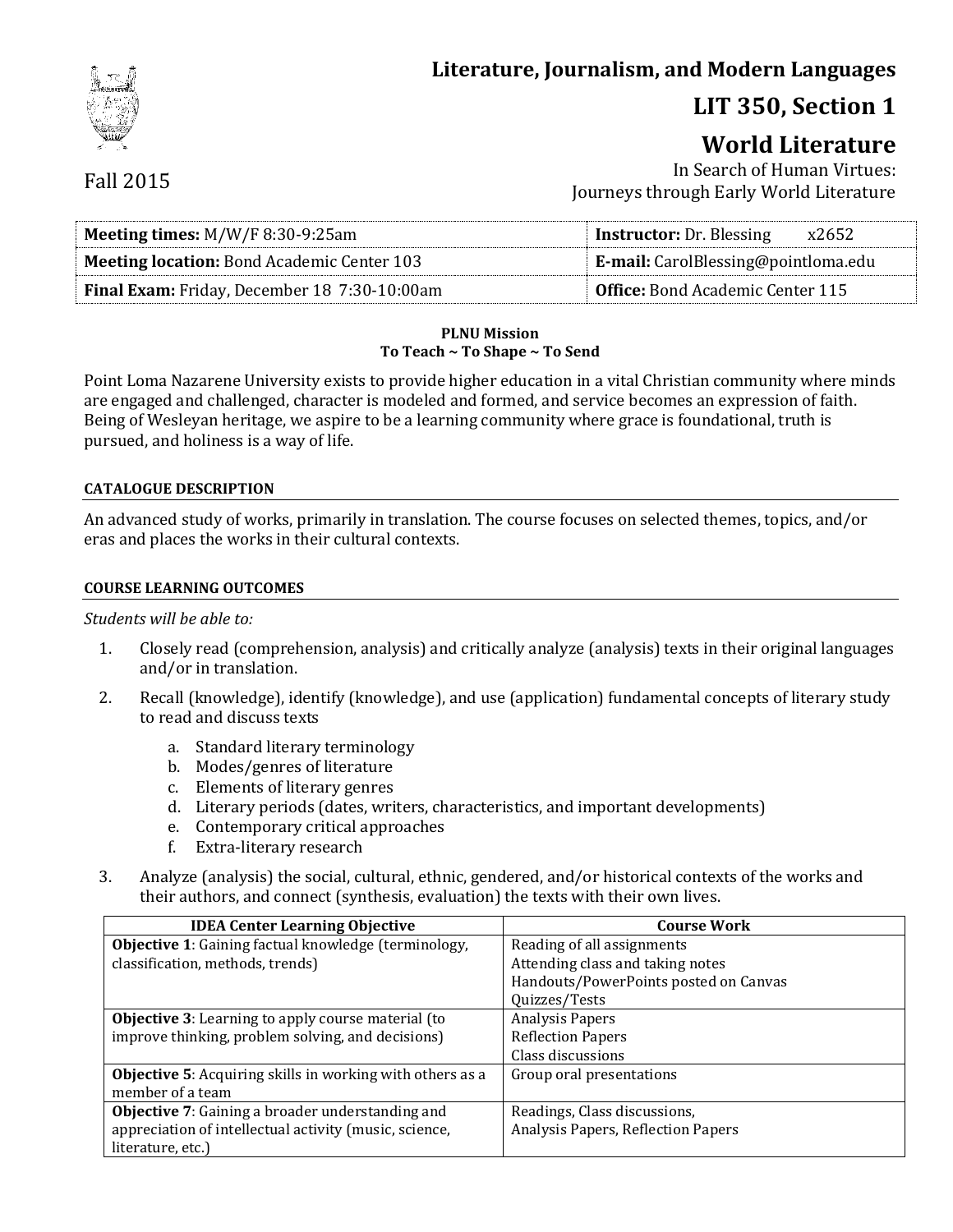| <b>Objective 8:</b> Developing skill in expressing myself orally | <b>Analysis Papers</b>                |
|------------------------------------------------------------------|---------------------------------------|
| or in writing                                                    | <b>Reflection Papers</b>              |
|                                                                  | Longer Paper                          |
|                                                                  | Group oral presentations              |
| <b>Objective 9:</b> Learning how to find and use resources for   | Resource reports                      |
| answering questions or solving problems                          | Group oral presentations              |
| Objective 10: Developing a clearer understanding of and          | <b>Reflection and Analysis Papers</b> |
| commitment to, personal values                                   |                                       |
| <b>Objective 12:</b> Acquiring an interest in learning more by   | Reflection and Analysis Papers        |
| asking my own questions and seeking answers                      | <b>Resource Reports</b>               |

#### **REQUIRED TEXTS AND RECOMMENDED RESOURCES**

Davis, Paul, et. al. The Bedford Anthology of World Literature, Books 1 and 2. Boston: St. Martin's Press, 2004.

#### **COURSE REQUIREMENTS**

#### **PREREQUISITE: FULFILLMENT OF THE COLLEGE COMPOSITION REQUIREMENT, LIT 200 , AND JUNIOR OR SENIOR STANDING.**

- Reading of all assignments by the dates listed below. A minimum of two hours outside of class is expected for every hour in class (6 hours outside work weekly). (CLO 1)
- Twelve written Reading Analyses/Reflections/Resource Papers (**15%**) (There are 13 listed in the syllabus, so you may skip one). These are marked as  $\checkmark$  + for A work, which means exceptional insight,  $\checkmark$  for B work, for good insight,  $\checkmark$ - for C- work, no original insight, or Ø for failing to turn in an analysis or not meeting the minimum analysis requirements. Plagiarism equals failure. (CLO 2 and 3)
- Quizzes, in-class group work, and oral participation (**15%**) (CLO 2 and 3)
- Midterm Exam (**15%**) (CLO 2)
- Final Exam (**20%**) (CLO 2)
- One five-minute group video presentation related to *The Divine Comedy*, (**15%**) presented December 18. (CLO3 and 4)
- One 1500 word paper—developing one of your analysis entries. More details to follow. (**20%**) (CLO 3 and 4) DUE November 13

| <b>PERCENT</b> | <b>GRADE</b> |
|----------------|--------------|
| 93-100         | A            |
| 90-92          | A-           |
| 88-89          | $B+$         |
| 83-87          | B            |
| 80-82          | B-           |
| 78-79          | $C+$         |
| 73-77          | $\mathsf C$  |
| 70-72          | $C -$        |
| 68-69          | D+           |
| 63-67          | D            |
| 60-62          | D-           |

#### **READING ANALYSES/REFLECTION PAPERS/RESOURCE REPORTS—WORTH 15% OF YOUR COURSE GRADE**

You will write a **one-page** reading analysis, reflection paper, or resource report once a week, for a total of 12, due in class on the dates noted—approximately 300 words each, **typed**, double-spaced. Each entry is to be typed on an 8½" by 11" page and turned in to the class file at the beginning of the assigned date. Collect your graded work and keep them for test review. No late work will be accepted, unless cleared ahead of time because of illness or excused absence, as well as none in my mailbox, office, or email.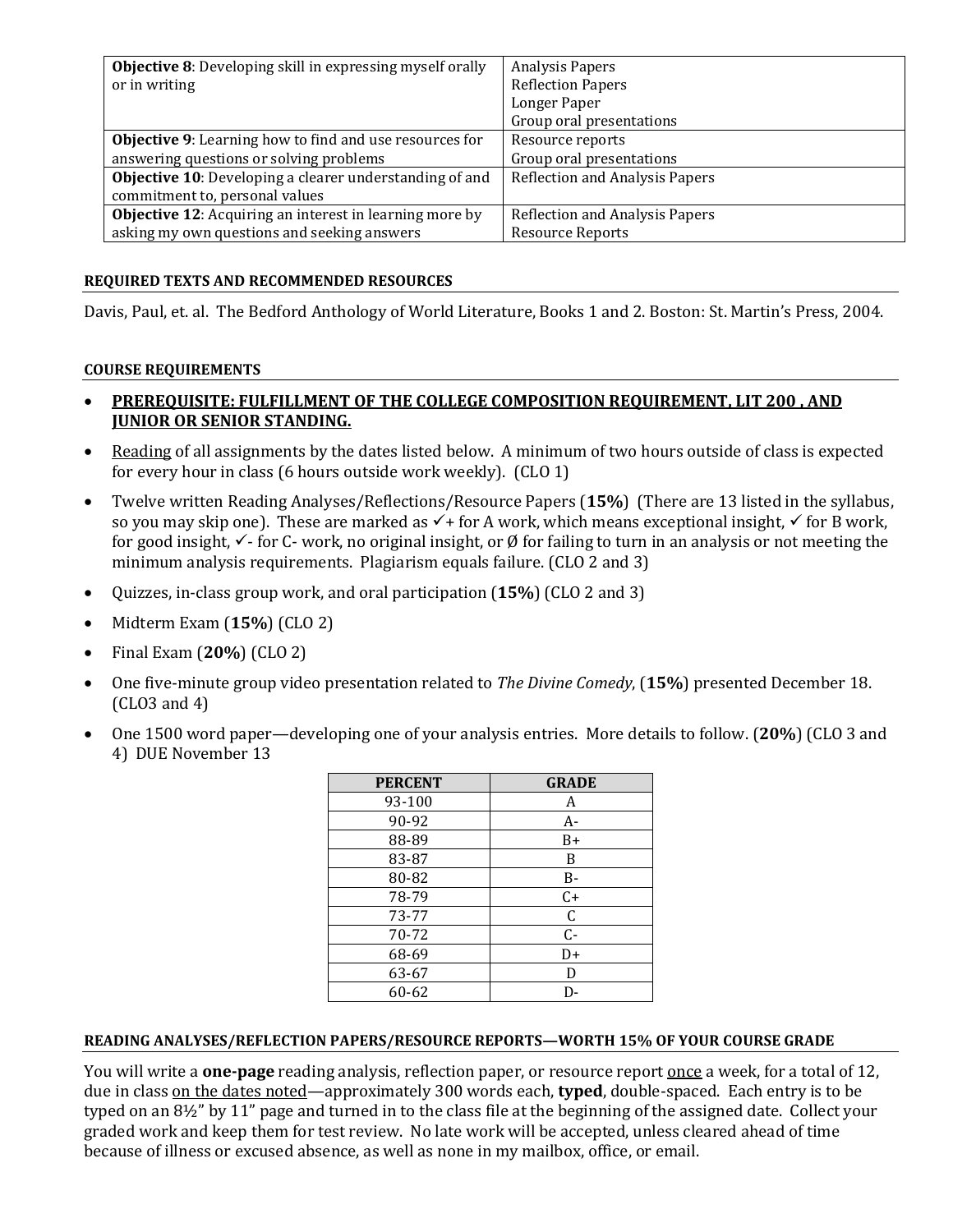**Analysis Papers Format**: This format must be followed to gain the highest credit. One Page.

Date of Analysis paper Title of literary work, date the literary work was written, and culture/country of the work Author of the work: (if not known, type "Anonymous") Specific Genre of the work (such as epic, tragedy, lyric poetry, etc.) 300 word analysis of work:

- 1. You will choose only one of the questions from that week and turn it in on the day corresponding to the question. Answer the question of the day from the syllabus—one thesis sentence  $(N_0)$ introductory paragraph)
- 2. Use three paragraphs to support your thesis, using examples from the literary text you are analyzing 3. Conclude with one strong sentence  $(No$  conclusion paragraph)

**Reflection Papers Format**: This format must be followed to gain the highest credit. One Page.

Date of Reflection Paper

Title of literary work, date the literary work was written, and culture/country of the work Author of work (if not known, type "Anonymous"); Do not list the translator Specific Genre of the work (such as epic, tragedy, lyric poetry, etc.) 300 word reflection on how this work relates to your own journey of life

1. Start with a one sentence thesis on how the work relates to your life.

2. Use three paragraphs to support your thesis.

3. Conclude with one strong thesis, showing the lesson you learned from this work.

**Resource Papers**: On the weeks indicated on the syllabus, you will prepare brief resource papers.

- 1. Locate a good web resource or a good article from a PLNU Ryan Library database that pertains to the literary work we are covering on that date.
- 2. Upload onto Canvas a brief report with the following information:
	- a. A complete and correct citation of the source in Modern Language Association format (MLA style).
	- b. A one-paragraph (100 word) summary of the resource that clearly covers the following information:
		- 1) The source (for example Harvard University Classics Website, or *Classics Quarterly Journal*, 2010)
		- 2) The important distinctives of the website, including why the resource is helpful, what helpful information, new perspectives, or audio/visual resources the site or article offers.
	- c. Use the following criteria to choose a good source:
		- 1) Relevancy to the work of literature
		- 2) Accuracy of information
		- 3) Reliability of source—that is, it is not on *Wikipedia* or a personal website or blog, it is connected to a university, resource foundation, journal, or Gale Literary resource
		- 4) Currency of source—that is, it is written or created within the last seven years

#### **GROUP PRESENTATIONS—WORTH 20% OF YOUR COURSE GRADE**

You will break into small groups to create videos related to *The Divine Comedy*. These five-minute videos will be presented in class on December 18 from 7:30-10:00am, during the scheduled final exam time slot, and we will discuss them as well as *The Divine Comedy*'s relation to the overall course focus on the human journey, as a class. More details to follow.

#### **1500 WORD ESSAY—WORTH 20% OF YOUR COURSE GRADE.**

You will choose one of these options:

1. Develop one of your one-page analysis papers into a well-developed essay, or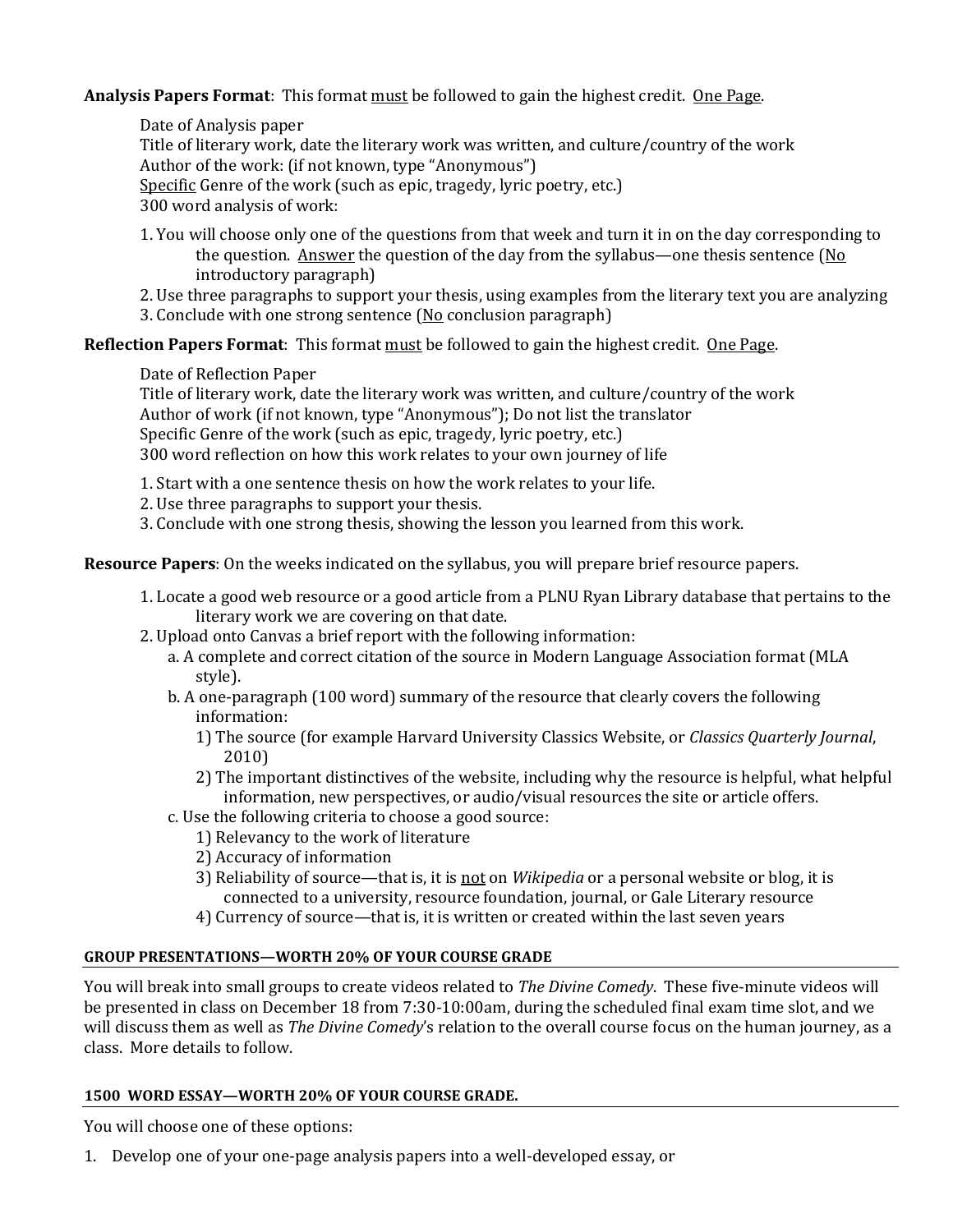2. Choose another topic from the handout that will be given closer to the time.

#### **COURSE GROUND RULES**

**Academic Accommodations:** While all students are expected to meet the minimum academic standards for completion of this course as established by the instructor, students with disabilities may require academic accommodations. At Point Loma Nazarene University, students requesting academic accommodations must file documentation with the Disability Resource Center (DRC), located in the Bond Academic Center. Once the student files documentation, the Disability Resource Center will contact the student's instructors and provide written recommendations for reasonable and appropriate accommodations to meet the individual learning needs of the student. This policy assists the University in its commitment to full compliance with Section 504 of the Rehabilitation Act of 1973, the Americans with Disabilities (ADA) Act of 1990, and ADA Amendments Act of 2008, all of which prohibit discrimination against students with disabilities and guarantee all qualified students equal access to and benefits of PLNU programs and activities.

**FERPA:** In compliance with federal law, neither PLNU student ID nor social security number should be used in publicly posted grades or returned sets of assignments without student written permission. Also in compliance with FERPA, you will be the only person given information about your progress in this class unless you have designated others to receive it in the "Information Release" section of the student portal. See Policy Statements in the undergrad student catalog.

**General Education Course Statement:** This course is one of the components of the General Education Program at Point Loma Nazarene University, under the category of *Seeking Cultural Perspectives*. By including this course in a common educational experience for undergraduates, the faculty supports the survey of human endeavors from a historical, cultural, linguistic and philosophical perspective, including developing critical appreciation of human expression—both artistic and literary.

**Plagiarism:** Plagiarism in any form will not be tolerated. The following is the LJML Department Policy on Plagiarism:

*The Department of Literature, Journalism, and Modern Languages deems intellectual and academic integrity to be critical to academic success and personal development; therefore, any unethical practice will be detrimental to the student's academic record and moral character. Students who present the work of others, which includes but is not limited to borrowing another student's work, buying a paper, or using the thoughts or ideas of others as if their own (using information in a paper without citation), commit plagiarism. Students will be held accountable for plagiarized material whether the material was plagiarized intentionally or unintentionally. Plagiarized work will result in a failing grade for the assignment and possibly for the course. In either event, a written report will be filed with the department chair and area dean. The dean will review the report and submit it to the Provost and the Vice President for Student Development. It will then be placed in the student's academic file.*

**Attendance:** Please read the Class Attendance section of your PLNU Catalog, carefully. If students miss more than 10% of class meetings (approx. 4 for a MWF course), faculty members may file a written report which may result in de-enrollment from the course. If you miss more than 20% of class meetings (approx. 8 for a MWF course), you may be de-enrolled without notice. De-enrollment may have serious consequences on residence, athletic, and scholarship requirements; it may also necessitate a reduction or loss in your financial aid.

**Public Discourse:** Much of the work we will do in this class is cooperative, by nature of the class discussions and general feedback given to written work and/projects; thus you should think of all your writing and speaking for and in class as public, not private, discourse. By continuing in this class, you acknowledge that your work will be viewed by others in the class. Thinking of our class work as public and shared also gives us the chance to treat one another with gentleness and compassion.

**Maintaining Your Own Class Schedule through Online Registration:** You will be responsible for maintaining your own class schedule. Should you need to drop this or any course, please remember to drop the course before the deadline. If you need to drop a class, be sure to fill out and submit the official forms; simply ceasing to attend may result in a grade of F on your transcript.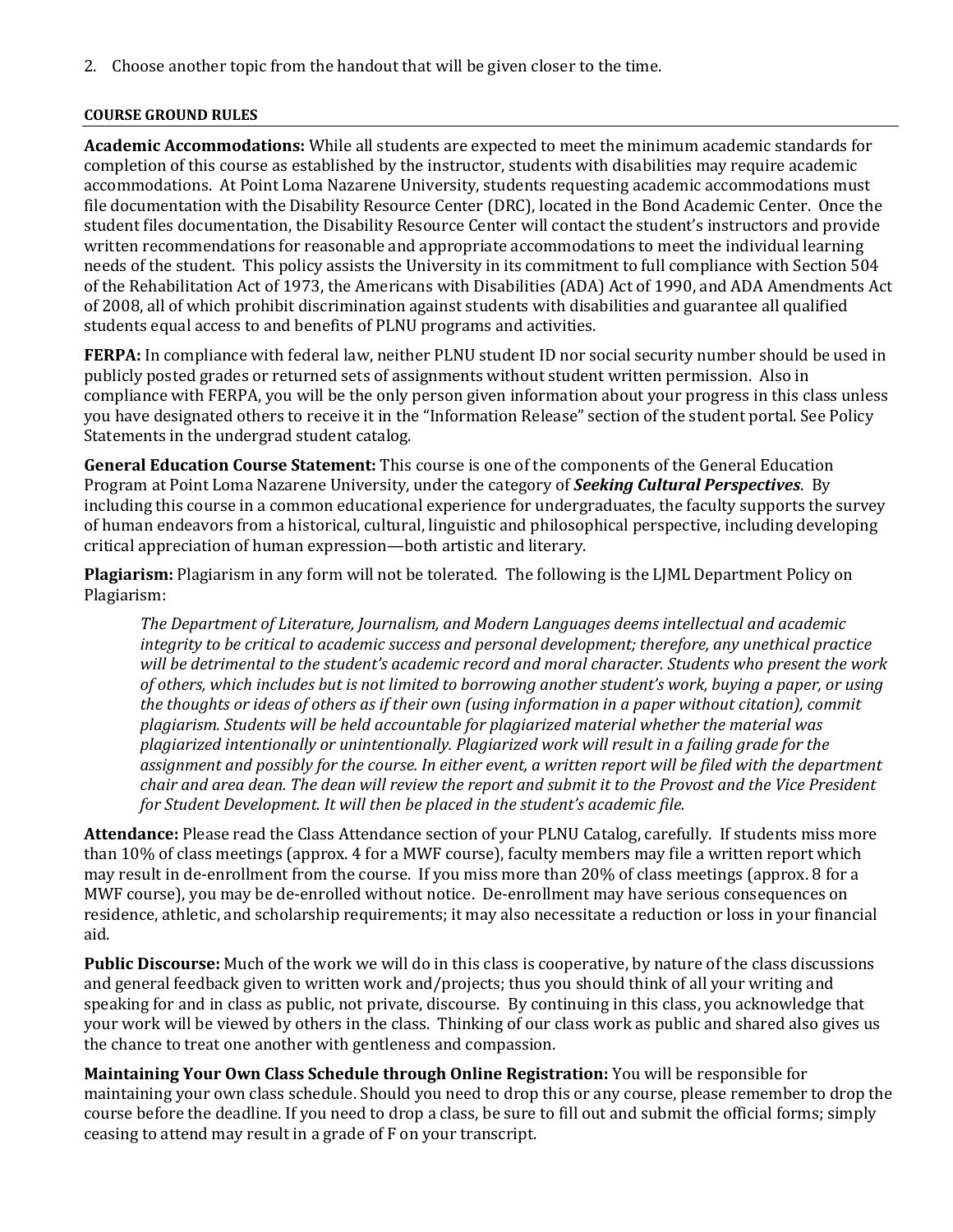**Final Examinations:** Final Examinations are the culminating learning event in a course, and they are scheduled to take into account all the different courses and departments across the university. The exam schedule varies from year to year. The final examination schedule is posted on the Class Schedules site. You are expected to arrange your personal affairs to fit the examination schedule.

**Inclusive Language:** Because the Literature, Journalism, and Modern Language department recognizes the power of language, in its essence and in the ways it may be used either for good or for ill, we ask that all public language used in this course, including written and spoken discourse, be inclusive. This standard is also outlined by all major academic style guides, including MLA, APA, and Chicago, and is the norm in universitylevel work.

### **Class Sessions, Preparation, Assignments, and Technology:**

- a. If you wish to use your laptop during class, you may use the laptop only for note-taking, not checking email, Facebook, or other activities. If you are using an electronic reader for the text book (Kindle, Nook, etc.), please let me know and have no other "file" open on your reader other than the class text/reading.
- **b. All other electronics must be muted or turned off for the entire class period, including cell phones.**
- c. Completion of all assignments is required, and passing the course will be difficult without doing so. Readings and written responses must be prepared in advance of the date scheduled/due and of sufficient length and quality to meet the assignment's requirements and intents. Missed work (quizzes and written responses) may be made up only in truly extenuating circumstances and only if you and I have had a conversation about your situation. No make-up work will be otherwise given for missed work.
- d. Late assignments will not be accepted either in person, by delivery, or in my mailbox (unless you and I have communicated prior to the deadline about extenuating circumstances).
- e. It is your responsibility to see to it that I receive your work.
- f. Always keep electronic copies of your work so that you can provide duplicate copies if you need to.
- g. Handwritten papers are never acceptable (unless so specified).
- h. You may be requested to attend office hours with the professor if a need arises.

**Email and Canvas:** You are responsible for checking your PLNU email account and Canvas regularly for electronic messages from me (and sometimes from your classmates). You are fully accountable for all course material, announcements, communications that are distributed via email and Canvas; and I will send messages only to these sites. Please let me know if you encounter any technical problems with these sites.

**Extenuating Situations and Grades:** No "Incomplete" grades will be assigned unless extenuating circumstances (e.g., death in the family, automobile accidents, hospitalization) prevail. If you find yourself in such a situation, please contact me immediately and submit any necessary and valid documents to help clarify and document your situation (e.g., doctor's letter on letterhead, funeral service program, police report, etc.).

Your oral participation makes the class more interesting for everyone and will positively affect your grade. Ask questions you have from the reading.

No *Cliff's Notes*, *Barron's Notes*, *Spark Notes* or similar guides are to be used for papers, brought to class, or used as a substitute for the reading.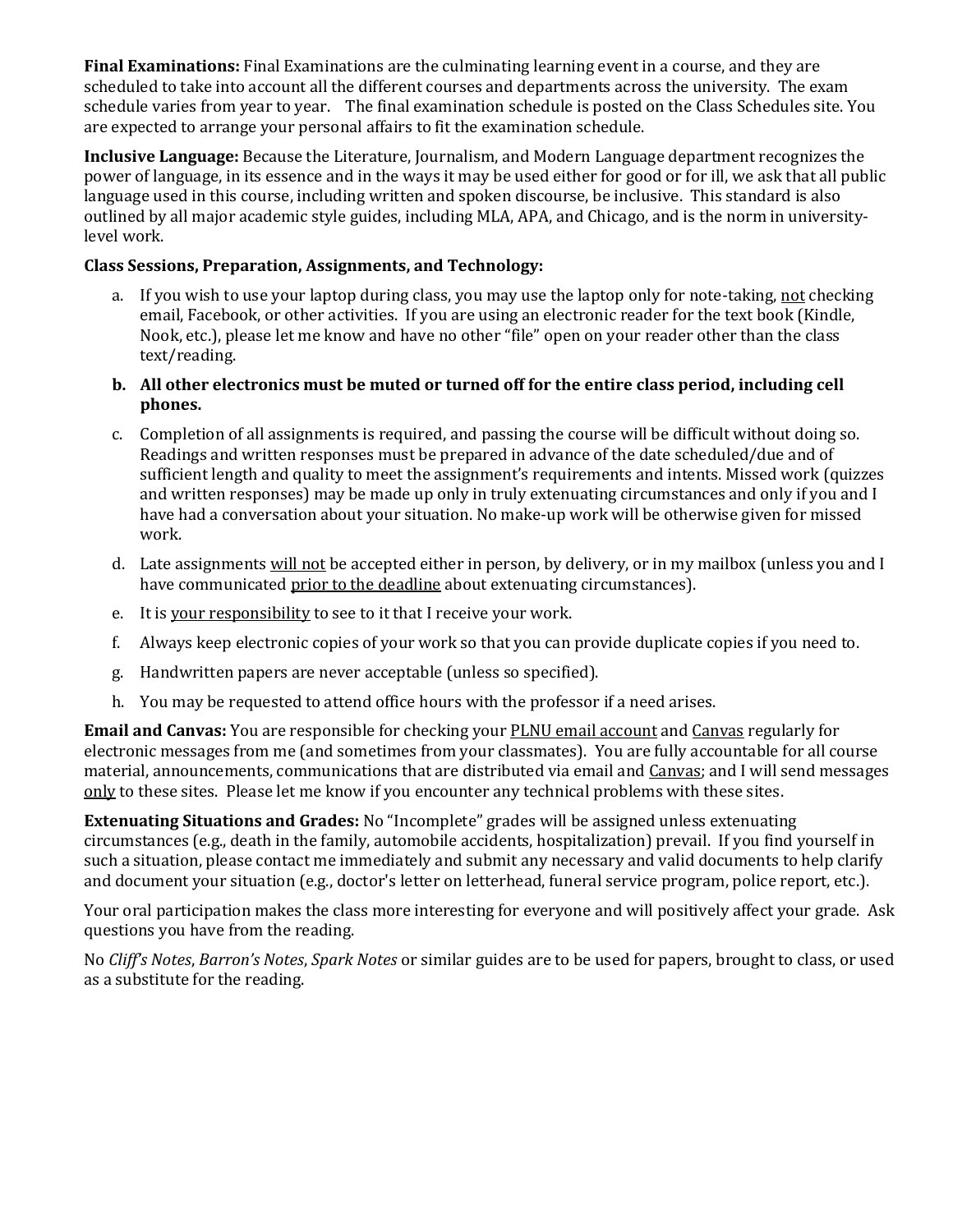\* The class is designed to encourage regular reading. To that end, there are short analysis papers, reflection papers, and resource reports. These are important tools for developing reading, thinking, and retention skills and are not "busy work." Regard them as an athlete would his/her regular practice and conditioning times. Keeping up with the reading and writings leads to a higher degree of subject mastery, as well as analytical adeptness and application of the works to your own life.

## *Class Schedule - Complete all readings by the assigned days*

For each class, read the material and be ready to discuss the work, think about the analysis question, and raise a question of your own on the reading. Your advance work will be assessed through quizzes and form the basis of class discussion.

| <b>DATE</b>       | <b>IN CLASS COVERAGE</b>                                                           | <b>WORK DUE</b>                   |
|-------------------|------------------------------------------------------------------------------------|-----------------------------------|
| Week 1            |                                                                                    | <b>Analysis Paper this week</b>   |
| Sep. 1            | <b>Course Introduction</b>                                                         |                                   |
|                   | How do we read literature?                                                         |                                   |
| Sep. 2            | Bedford Anthology of World Literature: BOOK ONE                                    |                                   |
|                   | "Mesopotamia," pp. 15-21; The Epic of Gilgamesh, pp. 55-74                         |                                   |
|                   | Analysis: What do Gilgamesh and Enkidu each have to prove?                         |                                   |
| Sep. 4            | The Epic of Gilgamesh, continued, pp. 74-91                                        |                                   |
|                   | Analysis: What is the symbolic and structural importance of journeys in this work? |                                   |
| Week 2            |                                                                                    | <b>Reflection Paper this week</b> |
| Sep. 7            | <b>Labor Day-No Classes</b>                                                        |                                   |
| Sep. 9            | Hesiod: Theogony and Works and Days, pp. 259-277                                   |                                   |
|                   | Analysis: What are the views of female in these works?                             |                                   |
| Sep. 11           | Homer: Introduction, pp. 277-287; The Odyssey, Books 1-3, pp. 421-459              |                                   |
|                   | Analysis: How is Telemachus's journey integral to The Odyssey?                     |                                   |
| Week 3            |                                                                                    | <b>Resource Paper this week</b>   |
| Sep. 14           | The Odyssey, Books 4 and 5, pp. 459-494; Book 7, pp. 504-513                       |                                   |
|                   | Analysis: What is the importance of hospitality in the value systems of this epic? |                                   |
| Sep. 16           | The Odyssey, Books 9-12, pp. 529-593                                               |                                   |
|                   | Analysis: What significant knowledge does Odysseus gain on his journey?            |                                   |
| Sep. 18           | The Odyssey, Book 13, pp. 593-607, Book 17, pp. 654-674, and Book 19, pp. 687-     |                                   |
|                   | 704                                                                                |                                   |
|                   | Analysis: Why does The Odyssey not end when Odysseus reaches his home?             |                                   |
| Week 4            |                                                                                    | <b>Analysis Paper this week</b>   |
| Sep. 21           | The Odyssey, Books 21-24, pp.716-768                                               |                                   |
|                   | Analysis: What virtues does Penelope embody?                                       |                                   |
| Sep. 23           | Sappho, pp. 791-798 and handouts                                                   |                                   |
|                   | Analysis: In what ways does Sappho's lyric poetry describe love?                   |                                   |
| Sep. 25           | Sophocles: Antigone, pp. 952-998                                                   |                                   |
|                   | Analysis: What conflicts does this tragedy present?                                |                                   |
| Week <sub>5</sub> |                                                                                    | <b>Reflection Paper this week</b> |
| Sep. 28           | Antigone, continued                                                                |                                   |
|                   | Analysis: How does this ancient play relate to our contemporary life?              |                                   |
| Sep. 30           | Aristophanes: Lysistrata, pp. 1044-1082                                            |                                   |
|                   | Analysis: How and why does this play use humor to teach a lesson?                  |                                   |
| Oct. 2            | Lysistrata, continued                                                              |                                   |
|                   | Analysis: How does the presentation of women here compare to Antigone?             |                                   |
| Week 6            |                                                                                    | <b>Resource Paper this week</b>   |
| Oct. 5            | Plato, pp. 1083-1116                                                               |                                   |
|                   | Analysis: What is one of Plato's criticisms of humanity?                           |                                   |
| Oct. 7            | Aristotle, pp. 1149-1155 and handout                                               |                                   |
|                   | Analysis: What is the virtue of literature for Aristotle?                          |                                   |
| Oct. 9            | Lao Tzu-Intro and Poems, pp. 1601-1610                                             |                                   |
|                   | Analysis: How does Lao Tzu's philosophy compare to the ideas presented in any      |                                   |
|                   | one of the Greek works?                                                            |                                   |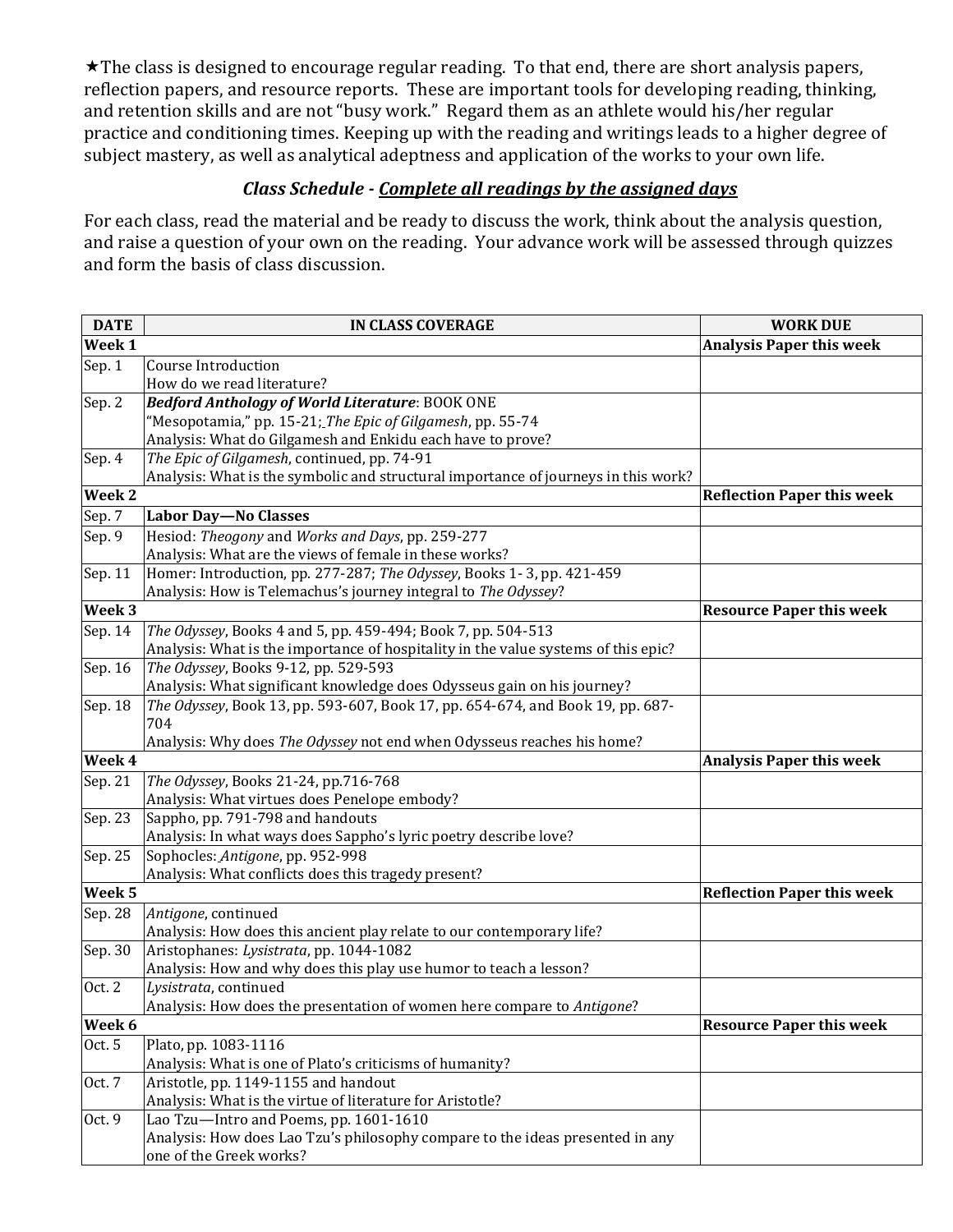| Week 7         |                                                                                     | <b>Analysis Paper this week</b>   |
|----------------|-------------------------------------------------------------------------------------|-----------------------------------|
| Oct. 12        | Virgil: "Introduction" and The Aeneid, Books 1 and 2, pp. 1174-1215                 |                                   |
|                | Analysis: How does Aeneas compare to Odysseus?                                      |                                   |
| Oct. 14        | The Aeneid, Books 3 and 4, pp. 1215-1240                                            |                                   |
|                | Anaysis: What is the significance of the Dido and Aeneas love story and its outcome |                                   |
|                | to the issue of Aeneas' destiny?                                                    |                                   |
| Oct. 16        | The Aeneid, Book 6, pp. 1240-1265                                                   |                                   |
|                | Analysis-Compare Virgil's presentation of the Afterlife with Homer's in The         |                                   |
|                | Odyssey.                                                                            |                                   |
| Week 8         |                                                                                     |                                   |
| Oct. 19        | Recap-The Virtues in Ancient Literature                                             |                                   |
| Oct. 21        | <b>MIDTERM EXAM</b>                                                                 | <b>MIDTERM EXAM</b>               |
| <b>Oct. 23</b> | <b>Fall Break Day-No Classes</b>                                                    |                                   |
| Week 9         |                                                                                     | <b>Reflection Paper this week</b> |
| Oct. 26        | <b>BOOK TWO</b>                                                                     |                                   |
|                | St. Augustine: Intro and The Confessions, pp. 64-96                                 |                                   |
|                | Analysis: What is Augustine's view of God and divine workings?                      |                                   |
| Oct. 28        | Lady Murasaki: The Tale of Genji, Introduction and Chap. 2, pp. 1094-1117           |                                   |
|                | Analysis: How do the male speakers categorize women?                                |                                   |
| Oct. 30        | The Tale of Genji, Chapter 4, pp. 1118-1139                                         |                                   |
|                | Analysis: Describe the character of Genji and his relations with others.            |                                   |
| Week 10        |                                                                                     | <b>Analysis Paper this week</b>   |
| Nov. 2         | The Song of Roland, pp. 540-577                                                     |                                   |
|                | Analysis: What virtues and vices are represented?                                   |                                   |
| Nov. 4         | Love in Medieval France                                                             |                                   |
|                | Andreas Capellanus: Intro and The Art of Courtly Love, pp. 611-627                  |                                   |
|                | French Provençal Poems, pp. 655-669; Marie de France, pp. 670-677                   |                                   |
|                | Analysis: How do ideas from The Art of Courtly Love influence the poems?            |                                   |
| Nov. 6         | Jalaloddin Rumi: Intro and Poetry, pp. 420-434                                      |                                   |
|                | Analysis: What are Rumi's views of the Divine, as seen in his poems?                |                                   |
| Week 11        |                                                                                     | <b>Reflection Paper this week</b> |
| Nov. 9         | The Thousand and One Nights, pp. 435-467                                            |                                   |
|                | Analysis: How are women portrayed in this work?                                     |                                   |
| Nov. 11        | Margery Kempe: Intro and The Book of Margery Kempe, pp. 987-1009                    |                                   |
|                | Analysis: How does Kempe's autobiography relate to Augustine's?                     |                                   |
| Nov. 13        | Julian of Norwich, Handout                                                          | 1500-word Paper DUE               |
|                | Analysis: Discuss Julian's view of Christ.                                          |                                   |
| Week 12        |                                                                                     | <b>Resource Paper this week</b>   |
| Nov. 16        | Dante Alighieri: Intro. and <i>Inferno</i> , Cantos I-V, pp. 678-713                |                                   |
|                | Analysis: Why does Dante have to journey through the Inferno?                       |                                   |
| Nov. 18        | Inferno, Cantos VI-XI, pp. 713-738                                                  |                                   |
|                | Analysis: How does the law of contrapasso function in one of these cantos?          |                                   |
| Nov. 20        | Inferno, Cantos XII-XVII, pp. 738-766                                               |                                   |
|                | Analysis: How does The Inferno relate to our modern society?                        |                                   |
| Week 13        |                                                                                     |                                   |
| <b>Nov. 23</b> | Inferno, Cantos XVIII-XXIII, pp. 766-795                                            |                                   |
|                | Analysis: How does lack of virtue affect the sinners in one Canto?                  |                                   |
| Nov.           | <b>Thanksgiving Break-No Classes</b>                                                |                                   |
| 25-27          |                                                                                     |                                   |
| Week 14        |                                                                                     | <b>Analysis Paper this week</b>   |
| Nov. 30        | Inferno, Cantos XXIV-XXIX, pp. 795-824                                              |                                   |
|                | Analysis: What is the ultimate consequence of the lack of virtue as shown in the    |                                   |
|                | work?                                                                               |                                   |
| Dec. 2         | Inferno, Cantos XXX-XXXIV, pp. 824-848                                              |                                   |
|                | Analysis-How does Dante's Lucifer embody Vice?                                      |                                   |
| Dec. 4         | Purgatorio, Handout                                                                 |                                   |
|                | Analysis—What process does Dante have to go through at the top of Purgatory and     |                                   |
|                | why?                                                                                |                                   |
|                |                                                                                     |                                   |